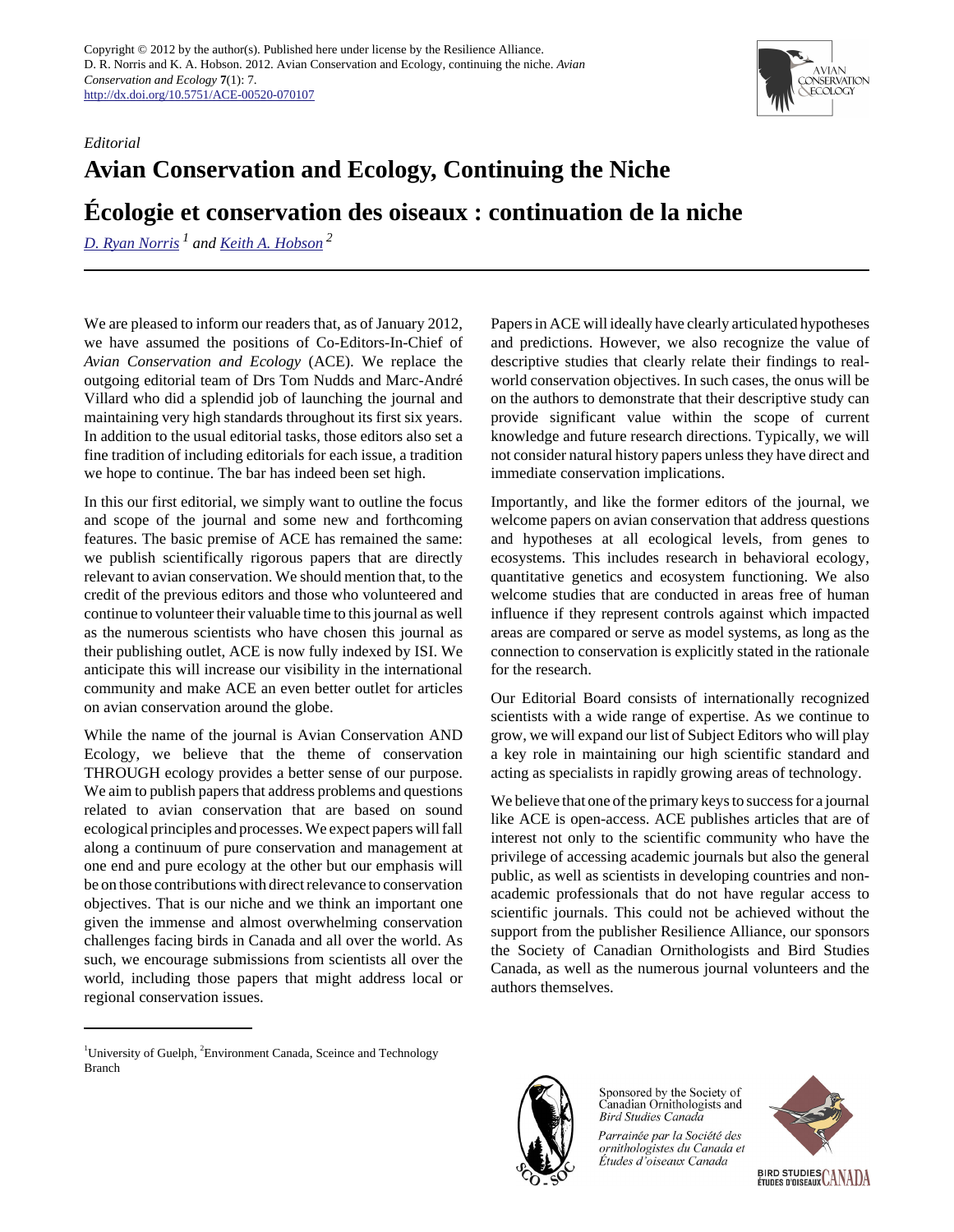As you may have already noticed, ACE has a redesigned website that we think is not just an improvement aesthetically (including our new logo!) but also provides an easier and more efficient navigation experience for readers. In keeping with the social media phenomenon, we have also added Facebook and Twitter accounts that will provide regular updates on recently published papers, forthcoming special issues, and alerts to special features.

One of the special features we hope to produce will include short videos on published papers. We encourage authors of accepted articles to let us know if they are interested in including a video with their publication and Subject Editors will be asked to alert us on any papers that may be of special interest.

As we bring ACE into its second 5 years of existence, we hope to increase both the readership and the number of papers published by the journal. For the near future, ACE will continue to publish issues semiannually but we will be increasing the number of special issues (including a forthcoming issue of bird mortality through Incidental Take) and guest editorials. We strongly encourage readers to approach us with ideas about review and perspective papers.

## **Écologie et conservation des oiseaux : continuation de la niche**

Nous sommes heureux d'annoncer à nos lecteurs que, depuis janvier 2012, nous assumons le rôle de corédacteurs en chef d'*Écologie et conservation des oiseaux* (ÉCO). Nous remplaçons l'équipe éditoriale sortante composée des D<sup>rs</sup> Tom Nudds et Marc-André Villard, qui ont fait un travail splendide à lancer cette revue scientifique et à maintenir des normes très élevées durant ses six premières années d'existence. En plus d'effectuer les tâches éditoriales habituelles, ces corédacteurs ont aussi fait paraître un éditorial dans chaque numéro, une excellente tradition que nous espérons poursuivre. La barre est toutefois haute.

Notre premier éditorial servira simplement à souligner l'objectif et le champ disciplinaire de la revue, ainsi que certains éléments nouveaux et à venir. La vocation première d'ÉCO est demeurée la même : nous publions des articles scientifiques rigoureux qui sont d'intérêt pour les spécialistes en conservation d'oiseaux. Nous devons mentionner que, grâce aux précédents rédacteurs, aux bénévoles passés et présents, ainsi qu'aux nombreux chercheurs qui ont choisi cette revue comme vitrine de publication, ÉCO est maintenant pleinement indexée dans la base ISI. Nous anticipons que cette indexation permettra d'augmenter notre visibilité auprès de la communauté internationale et de faire d'ÉCO une vitrine encore meilleure pour les articles sur la conservation des oiseaux partout sur la planète.

Bien que le nom de la revue réfère à un champ disciplinaire touchant la conservation ET l'écologie, nous pensons que la conservation par l'écologie est davantage appropriée pour refléter notre mission. Nous voulons publier des articles qui traitent des problèmes et des questions relatives à la conservation des oiseaux, et qui sont fondés sur des principes et des processus écologiques solides. Nous souhaitons que les articles se situent le long d'un continuum allant de la conservation et de la gestion pure d'un côté à l'écologie pure de l'autre, mais privilégierons les articles qui auront des objectifs clairs de conservation. Voilà ce qui définit notre niche, importante selon nous étant donné les défis de conservation immenses, voire insurmontables, auxquels font face les oiseaux au Canada et ailleurs dans le monde. Ainsi, nous invitons les chercheurs du monde entier à nous soumettre leurs articles, y compris ceux qui aborderaient des enjeux de conservation locaux ou régionaux.

En principe, les hypothèses et leurs prédictions devraient être énoncées clairement dans les articles qui nous seront soumis. Toutefois, nous reconnaissons également l'intérêt des travaux descriptifs qui font clairement le lien entre les résultats obtenus et les objectifs de conservation de la réalité courante. Dans ces cas, les auteurs seront responsables de démontrer que leur étude descriptive représente une avancée importante relativement aux connaissances actuelles et qu'elle pourra servir à orienter les recherches futures. Les articles d'histoire naturelle ne seront généralement pas pris en considération, à moins qu'ils n'aient des répercussions de conservation directes et immédiates.

Plus important encore et comme le souhaitaient également les corédacteurs précédents d'ÉCO, nous voulons recevoir des articles sur la conservation des oiseaux qui abordent des questions et des hypothèses à tous les niveaux écologiques, des gènes aux écosystèmes. Ainsi, les recherches dont le sujet est l'écologie comportementale, la génétique quantitative et le fonctionnement des écosystèmes sont d'intérêt pour la revue. Les travaux menés dans des endroits pratiquement non affectés par les humains sont également pertinents s'ils représentent des sites témoins pour fin de comparaison avec des endroits modifiés par les humains ou servent de systèmes modèles, à condition que le lien avec la conservation soit clairement stipulé dans l'objectif de la recherche.

Notre comité éditorial regroupe des chercheurs de renommée internationale ayant des champs d'expertise variés. À mesure que nous progresserons, nous allongerons notre liste de réviseurs pour couvrir tous les domaines; ces réviseurs joueront un rôle essentiel pour le maintien de nos normes scientifiques élevées et seront des spécialistes dans les domaines où les avancées technologiques sont rapides.

Nous croyons qu'un des éléments clés du succès d'une revue comme ÉCO est son accès libre. La revue ÉCO publie des articles qui sont d'intérêt non seulement pour la communauté